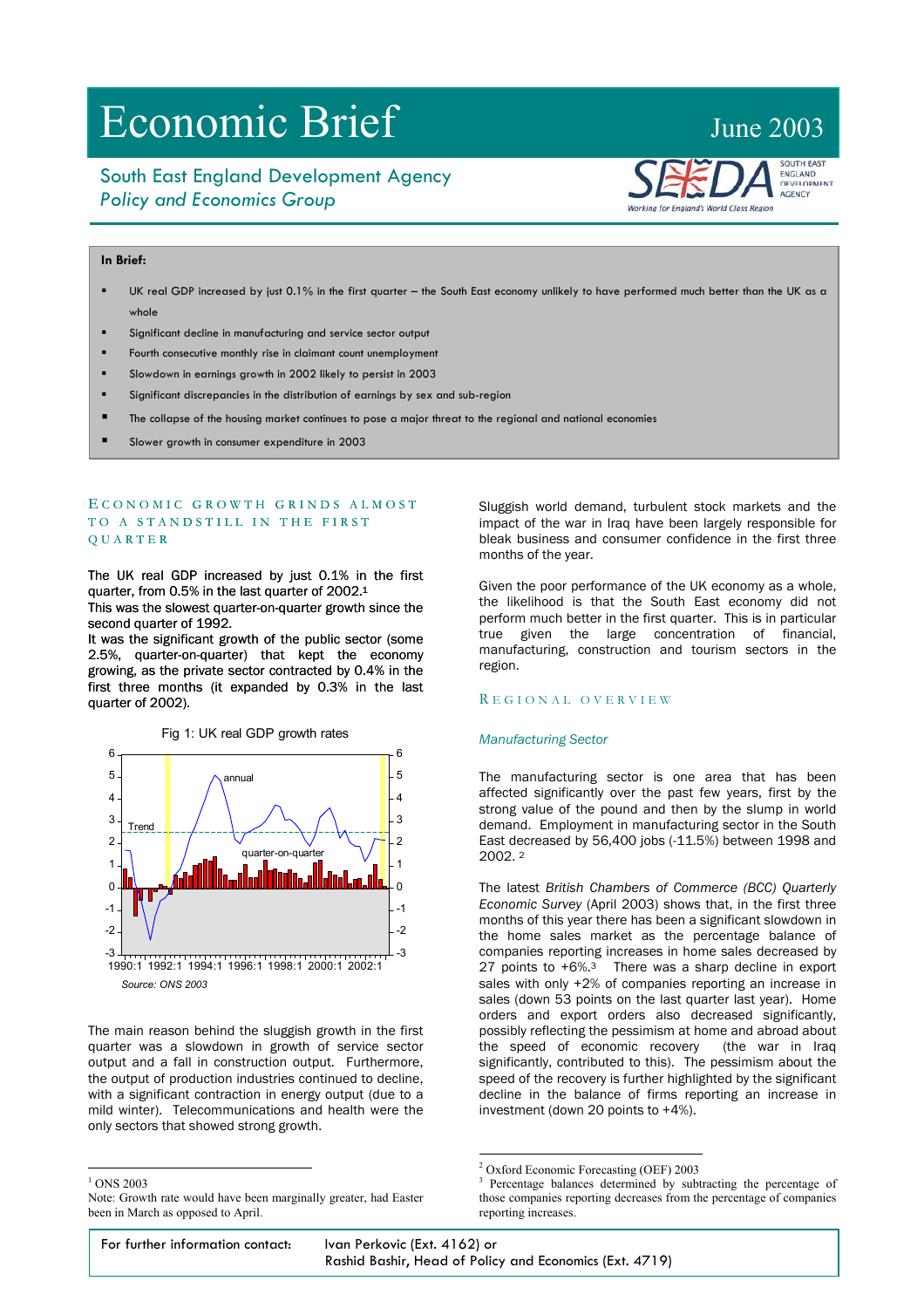

One factor likely to aid competitiveness of the manufacturing sector is the recent significant depreciation of the pound against the dollar and in particular the euro.

However, the recovery of export volumes (as a result of an improvement in competitiveness) will obviously depend on the recovery of world demand and relative price elasticity of demand for UK exports.

Since there is a considerable lag between the devaluation of currency and its impact on the balance of trade, we are unlikely to see any significant benefit of this improvement in competitiveness until the early/mid 2004. In addition to this, since the interest rates in the United Kingdom are much higher than in the euro zone or the United States, the pound is likely to recover some ground lost over the next few months.



#### *Service Sector*

The service sector did not perform much better in the first three months of the year. The headline count of those out of work and claiming

Percentage balance of firms reporting an increase in home orders decreased by 22 points to +10%, while – 12% of firms reported an increase in export deliveries (down 5 points from the last quarter).

Furthermore, only 49% of manufacturing and 40% of service sector firms reported operating at full capacity.



According to the latest *Confederation of British Industry/Experian Business Strategies (CBI/EBS) Regional Survey of UK Economic Trends* (April 2003), businesses felt that the overall business environment would improve over the next six months. The southern regions remained more pessimistic than the rest of the country.



Fig 5: Expectations of the overall business situation (next six months)

## THE HEADLINE UNEMPLOYMENT IN THE SOUTH EAST INCREASED BY 800 TO 76, 700 THE FOURTH CONSECUTIVE MONTHLY RISE

Given the already tight local labour market (high employment rates), firms have been less willing to give up skilled labour over the last two years in the South East than in other parts of the countr[y.](#page-1-0)4 However, as shown by the latest employment statistics, there seems to be some evidence of firms finally giving up on 'labour hoarding'.

benefits in the United Kingdom increased by 9,700 in May to 950,800, the highest increase in claimant count since December 1992. The seasonally adjusted Labour Force Survey (LFS) estimate showed the increase of 36,000 in the three months leading to April, to 1.49 million for the UK as a whole.<sup>5</sup>

 $\frac{1}{4}$ <sup>4</sup> This unwillingness to give up labour is known as 'labour hoarding'.

<span id="page-1-1"></span><span id="page-1-0"></span><sup>&</sup>lt;sup>5</sup> Nomis / ONS 2003 preliminary estimates.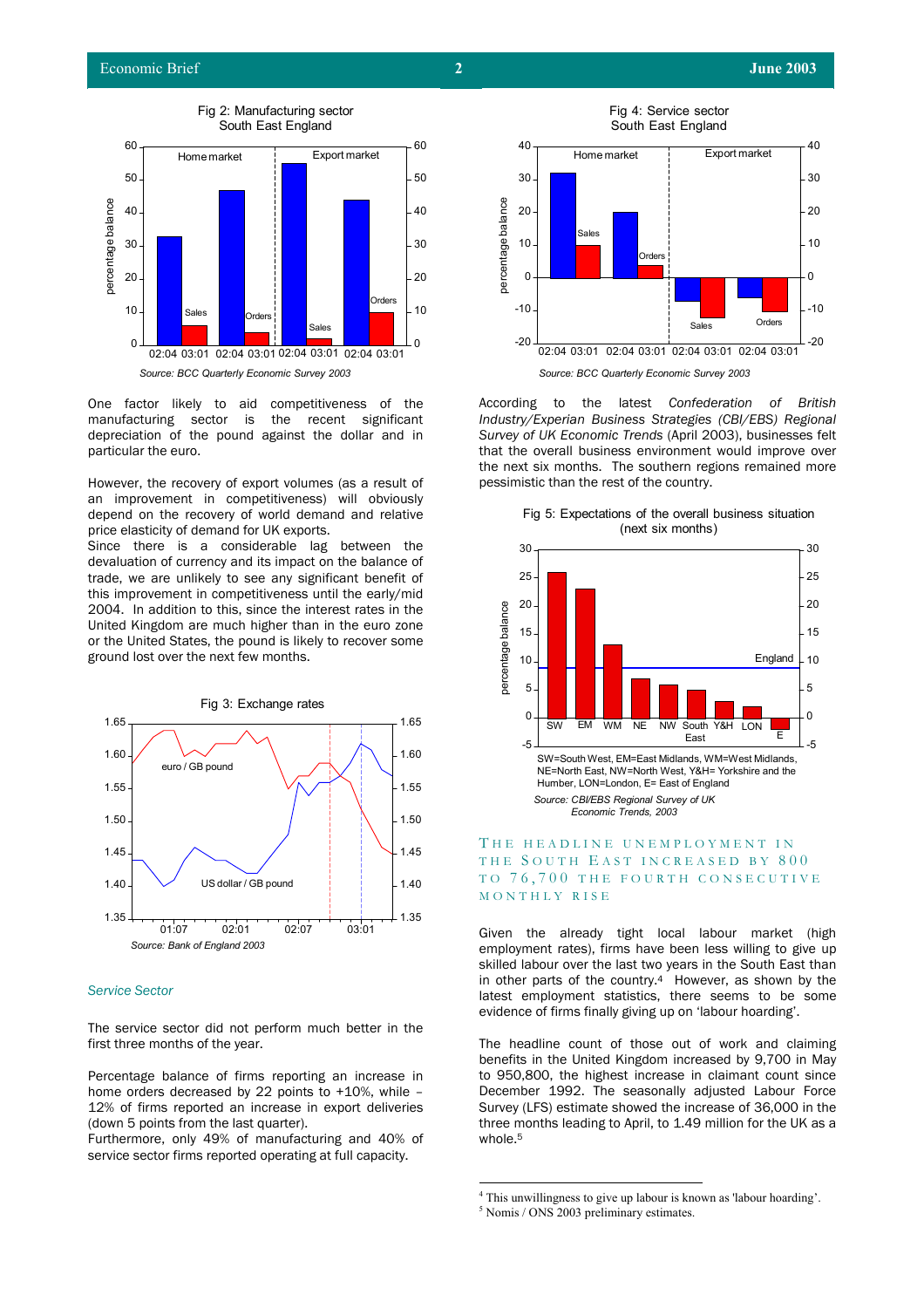The headline claimant counts of those out of work and claiming benefits in the South East in May increased by 800 (month-on-month) to 76,700, the highest total since July 2000.

More importantly, the increase marked the fourth consecutive monthly rise in unemployment

Since February 2003, the total number of those out of work and claiming benefits increased by 4,300, an increase of 0.1% to 1.8% (2.5% for male and 1% for female).



Furthermore, in the period February to April of this year, the seasonally adjusted LFS unemployment rate was up by 0.1% (year-on-year) to 3.8%.

In absolute terms the total number of unemployed increased by 2,000 on the same period a year ago to 159,000.

The Labour Force Survey (LFS) estimate of employment in the South East in May 2003 was 0.9% down on the same period a year earlier to 79.3%, while the economic activity rate also decreased by 0.9% to 82.9% on the same period a year ago.

Hence, the delayed impact of the economy's downturn and business pessimism about quick economic recovery may be finally having an impact on the relative stability of the labour market.

Providing that the expected economic recovery in the second half of the year takes place, our baseline forecast of marginally smaller ILO unemployment rate in 2003 than in 2002 is still on course, in spite of the recent increase in unemployment.



#### GROWTH IN EARNINGS SLOWS DOWN IN 2002 - SLOWER GROWTH LIKELY IN 200 3

Apart from the uncertainty about the state of the economy and future economic recovery, one of the factors that affected consumption expenditure and contributed to slower than expected GDP growth was the slowdown in wage inflation in 2002. General slowdown in average growth in earnings in 2002 had a lesser impact on the South East economy than on the UK economy as a whole.

According to the latest data from the Office for National Statistics, in April 2002 average gross annual earnings, for full-time employees in the South East stood at £26,449, higher than in any other English region except London.

The South East had the highest average gross weekly earnings in the country after London: £496.7 for full-time adults whose pay was not affected by absence. Average gross weekly earnings growth in 2002 was 5.1%, alongside the North East the highest annual growth rate in any English region. The prime factor behind this increase in average earnings is the tight local labour market, as it is easier to bid wages up in a labour market characterised by high levels of employment.





Average gross weekly earnings were lower than in 2001, when the growth rate was 6.7%. The slowdown in wage inflation is not surprising, given the impact of declining profits on private sector wages.

The growth in public sector earnings remained buoyant due to a significant increase in public spending by central government.